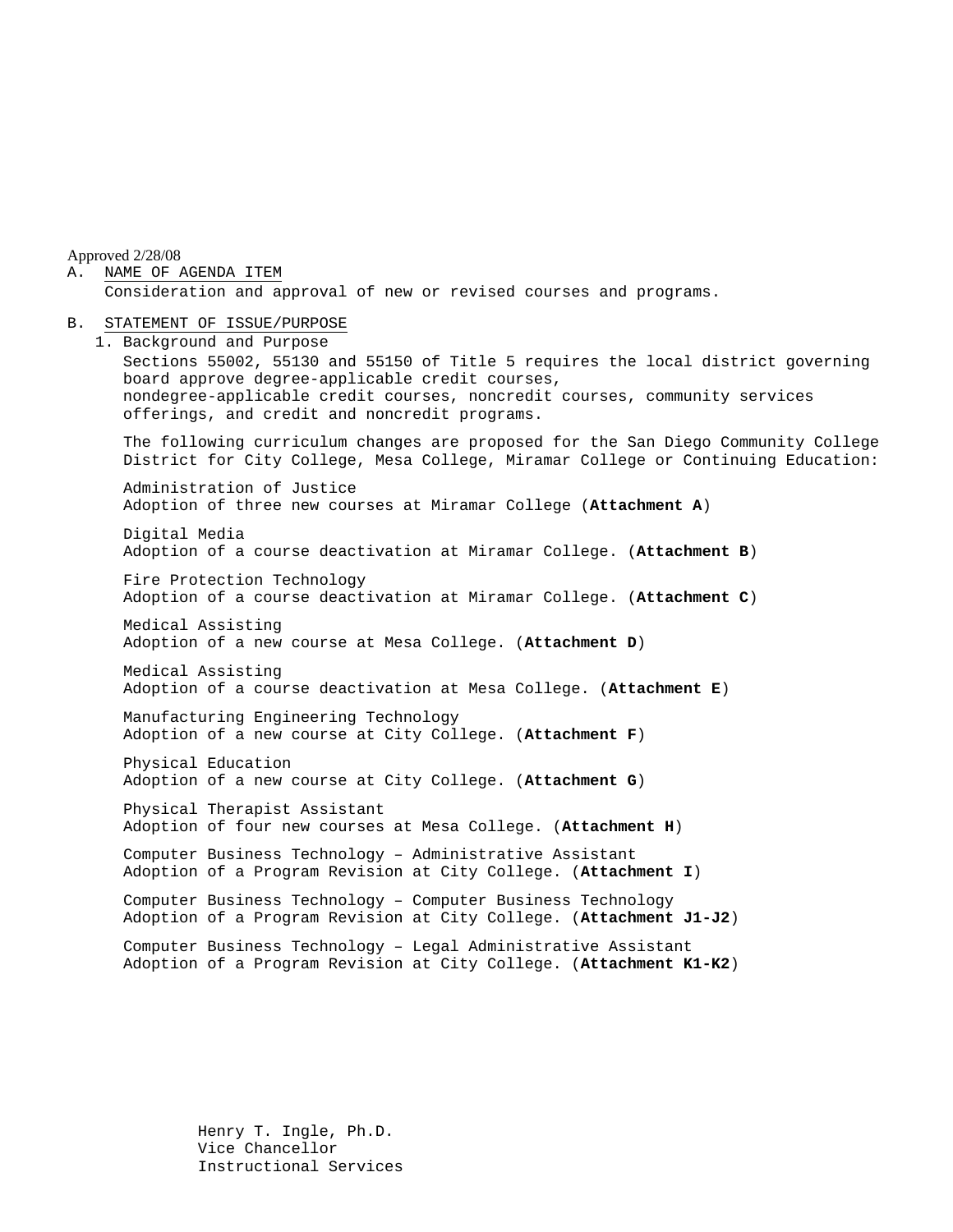Computer Information Systems Adoption of a Program Revision at City College. (**Attachment L**) Electronics Adoption of a Program Revision at City College. (**Attachment M**) Manufacturing Education Technology Adoption of a Program Revision at City College. (**Attachment N1-N3**)

2. Cost and Funding

There is no additional cost to the District

C. PROPOSAL

The Board of Trustees hereby grants authority to take the action outlined in Part A.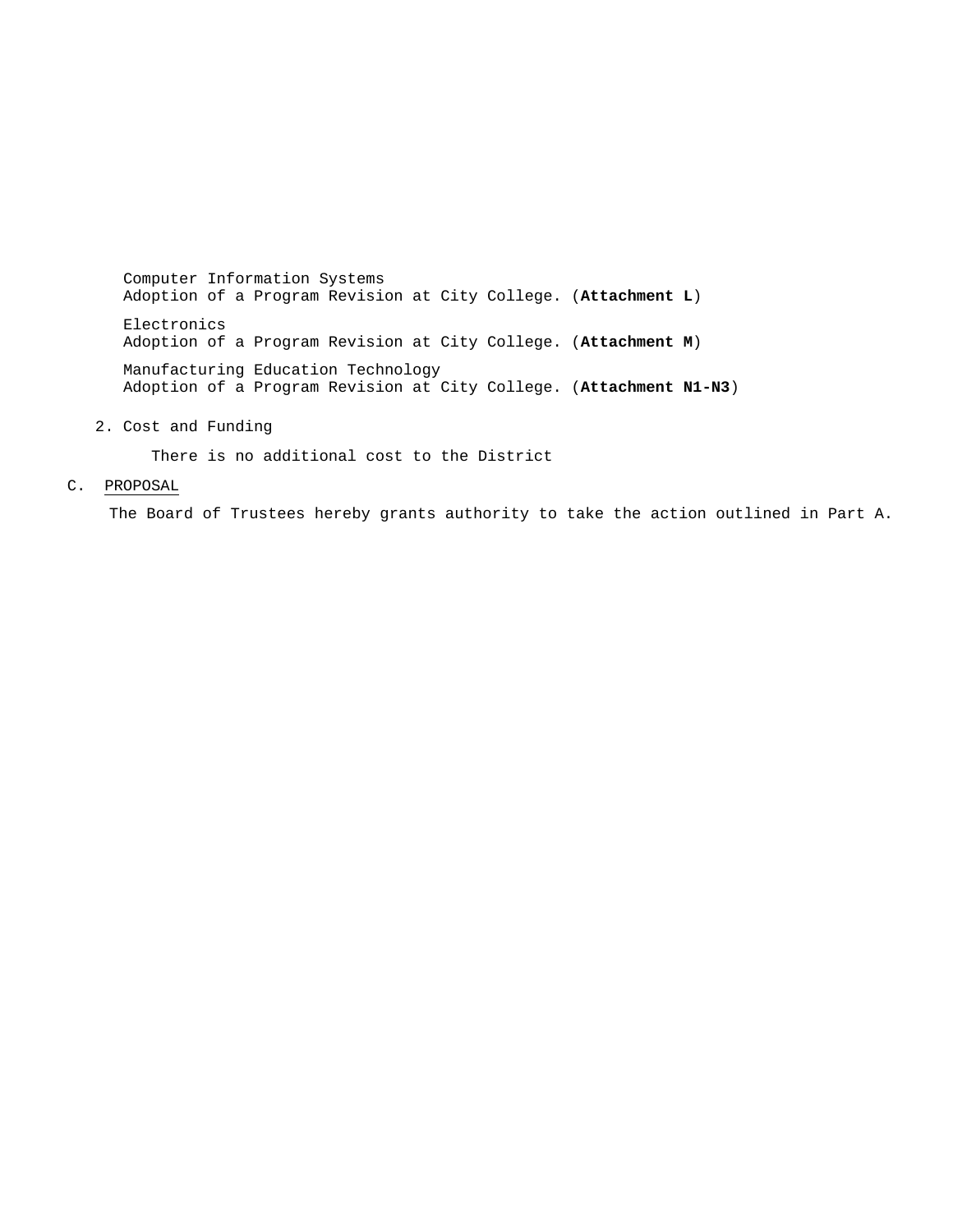Adoption of three new courses at Miramar College.

Proposed courses at Miramar College:

#### **101A Introduction to Administration of Justice I 1 hour lecture, 1 unit Grade Only**

*Advisory:* English 51 and English 56, each with a grade of "C" or better, or equivalent, or Assessment Skill Levels W5 and R5.

*Limitation on Enrollment:* This course is not open to students with previous credit for Administration of Justice 101.

This first of three courses in a series introduces students to the philosophy and history of administration of justice. Topics include the nature of crime and victimization; the criminal justice system; police history, organization, role, and function; and the juvenile justice system. This course is intended for students majoring in Administration of Justice. (FT) Associate Degree Credit & transfer to CSU and/or private colleges and universities.

#### **101B Introduction to Administration of Justice II 1 hour lecture, 1 unit Grade Only**

*Advisory:* English 51 and English 56, each with a grade of "C" or better, or equivalent, or Assessment Skill Levels W5 and R5.

*Limitation on Enrollment:* This course is not open to students with previous credit for Administration of Justice 101.

This second course in a three course series provides an overview of crime and police problems in the field of administration of justice. Topics include the substance and procedure of criminal law and various issues in the profession of policing. This course is intended for students majoring in Administration of Justice. (FT) Associate Degree Credit & transfer to CSU and/or private colleges and universities.

## **101C Introduction to Administration of Justice III**

 **1 hour lecture, 1 unit Grade Only**

*Advisory:* English 51 and English 56, each with a grade of "C" or better, or equivalent, or Assessment Skill Levels W5 and R5. *Limitation on Enrollment:* This course is not open to students with previous credit for Administration of Justice 101. This third course in a three course series introduces students to the organization and jurisdiction of law enforcement agencies. Topics include the rule of law; the role of courts and court procedures; the corrections system; and prison life. This course is intended for students majoring in Administration of Justice. (FT) Associate Degree Credit & transfer to CSU and/or private colleges and universities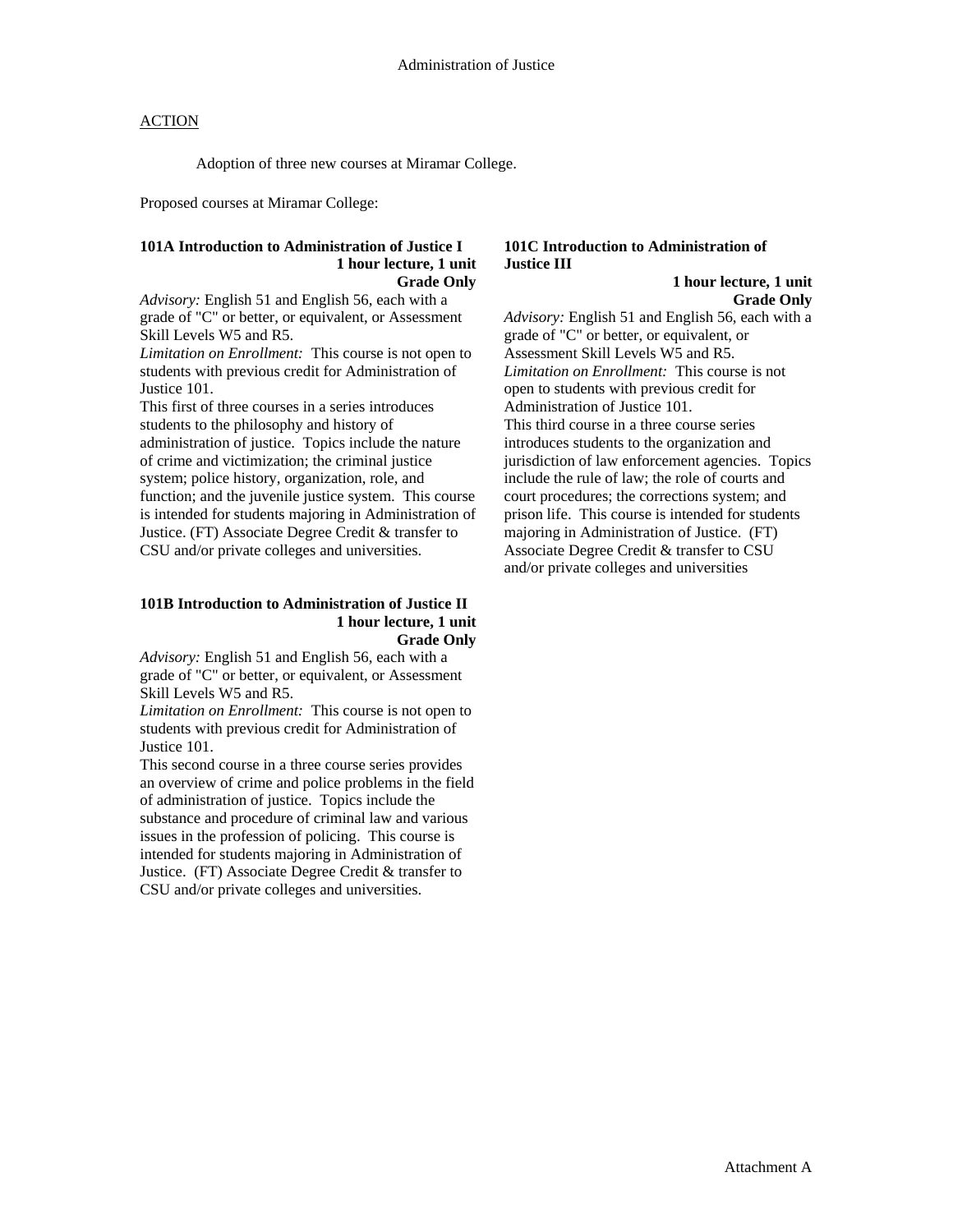Adoption of a course deactivation at Miramar College.

Proposed course deactivation at Miramar College:

### **051A GATF - Imaging Skills Training I 2 hours lecture, 3 hours lab, 3 units Grade Only**

This course is designed for training and retraining pre-press students and those in the industry. This beginning course ties in to the demand for a highly skilled digital workforce and supports the industry-wide imaging skill standards developed by the National Council for Skill Standard in Graphic Communications. (FT) Associate Degree Credit only and not Transferable.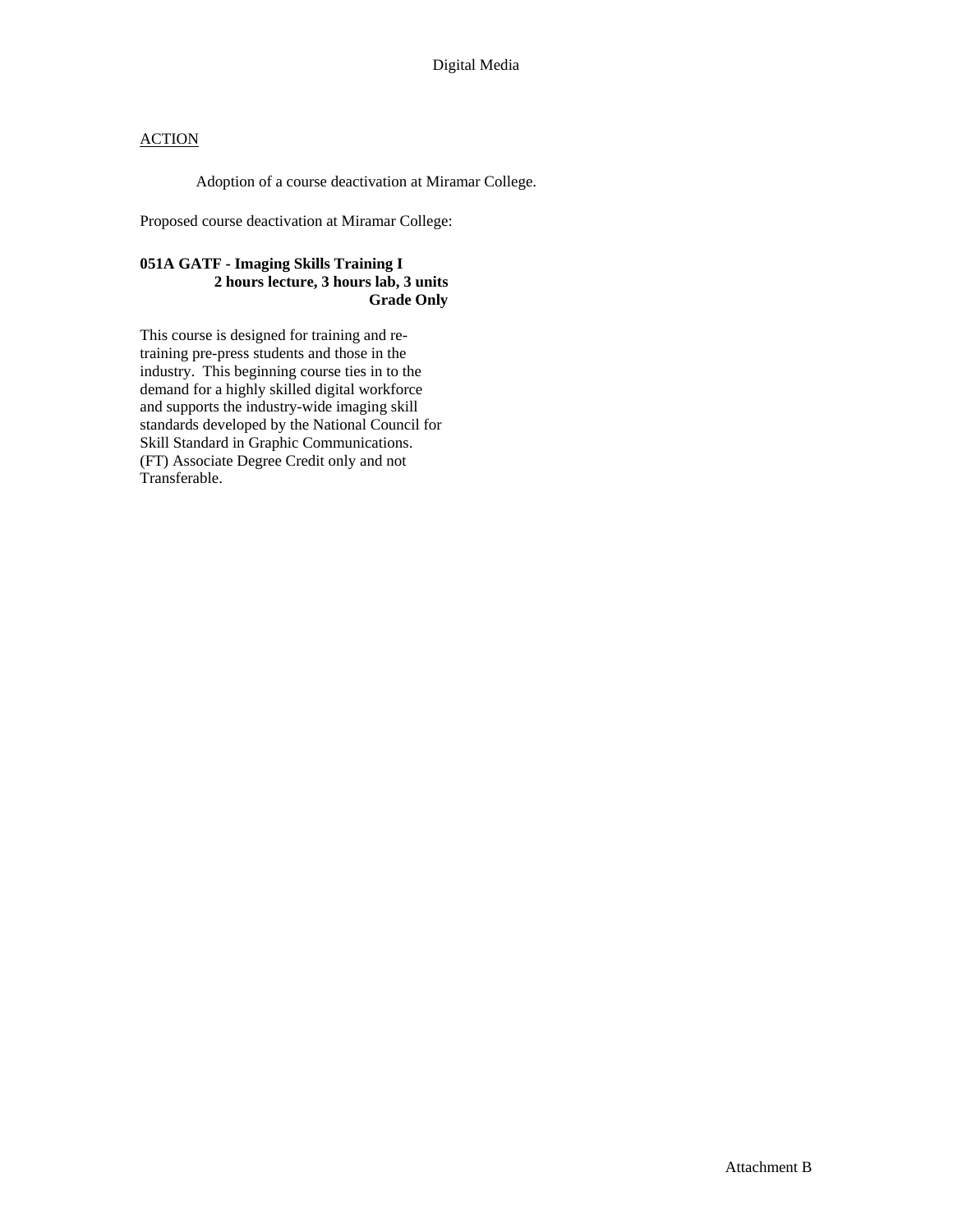Adoption of a course deactivation at Miramar College.

Proposed course deactivation at Miramar College:

## **114 Shipboard Fire Control**

#### **3 hours lecture, 3 units Grade Only**

*Advisory:* English 51 and English 56, each with a grade of "C" or better, or equivalent, or Assessment Skill Levels W5 and R5. This course provides students with the information needed to effectively use shipboard fire fighting and rescue equipment. Students study the fundamentals of marine construction, fires or emergency operating procedures at piers or on small pleasure craft, on small commercial boats, large commercial vessels, cruise ships, military vessels, or military sealift command vessels. Topics include post-accident procedures, shipboard fire communications, pre-planning techniques, accident investigation, analysis of factors common to vessel emergencies, and the legal aspects of shipboard rescue and fire protection. (FT) Associate Degree Credit & transfer to CSU and/or private colleges and universities.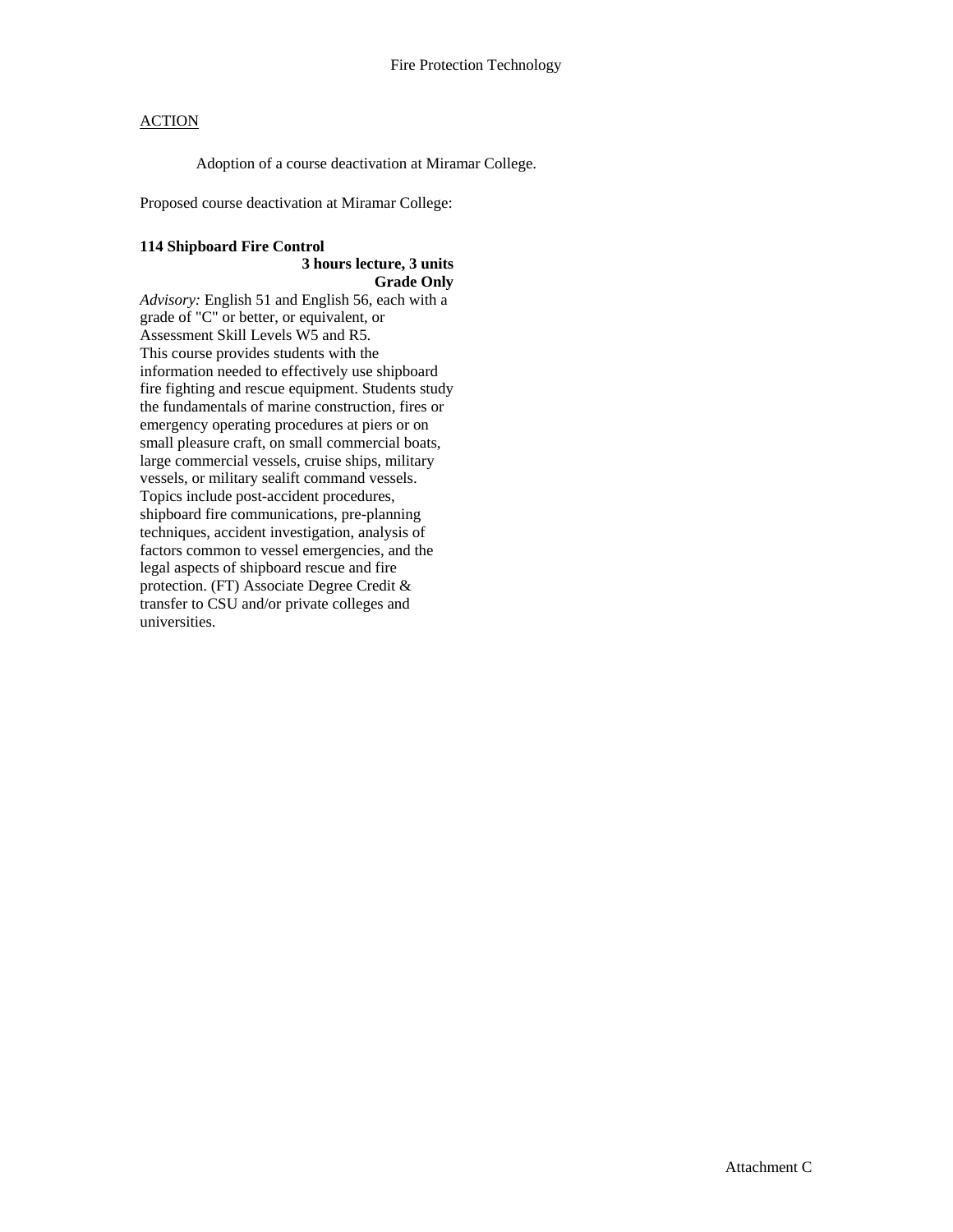Adoption of a new course at Mesa College.

Proposed course at Mesa College:

## **106 Principles of Infection Control and Sterile Technique**

#### **1 hour lecture, 1.5 hours lab, 1.5 units Grade Only**

*Advisory*: English 51 and English 56, each with a grade of "C" or better, or equivalent, or Assessment Skill Levels W5 and R5. *Limitation on Enrollment*: This course is not open to students with previous credit for Medical Assisting 120 and Medical Assisting 100 and 210 combined. Special Admission - must be admitted to program. This course provides an overview and application of current Occupational Safety and

Health Administration (OSHA) policies and regulations and Standard Precautions related to infection control in the clinical setting. This course is designed to meet OSHA and bloodborne pathogen control for medical assisting and other allied health students who have potential exposure to infectious material such as blood, urine and other body fluids. The evolution of asepsis and infection control is presented as a basis for understanding the need for protection in health care and service environments. The application and use of personal protective equipment (PPE), medical and surgical aseptic handwashing techniques, disposal of biohazard material and other related topics is explored and practiced. This course also covers the differences between disinfection and sterilization. The students sterilize instruments, materials and equipment using a variety of methods and setups to maintain and work in a sterile field. (FT) Associate Degree Credit & transfer to CSU and/or private colleges and universities.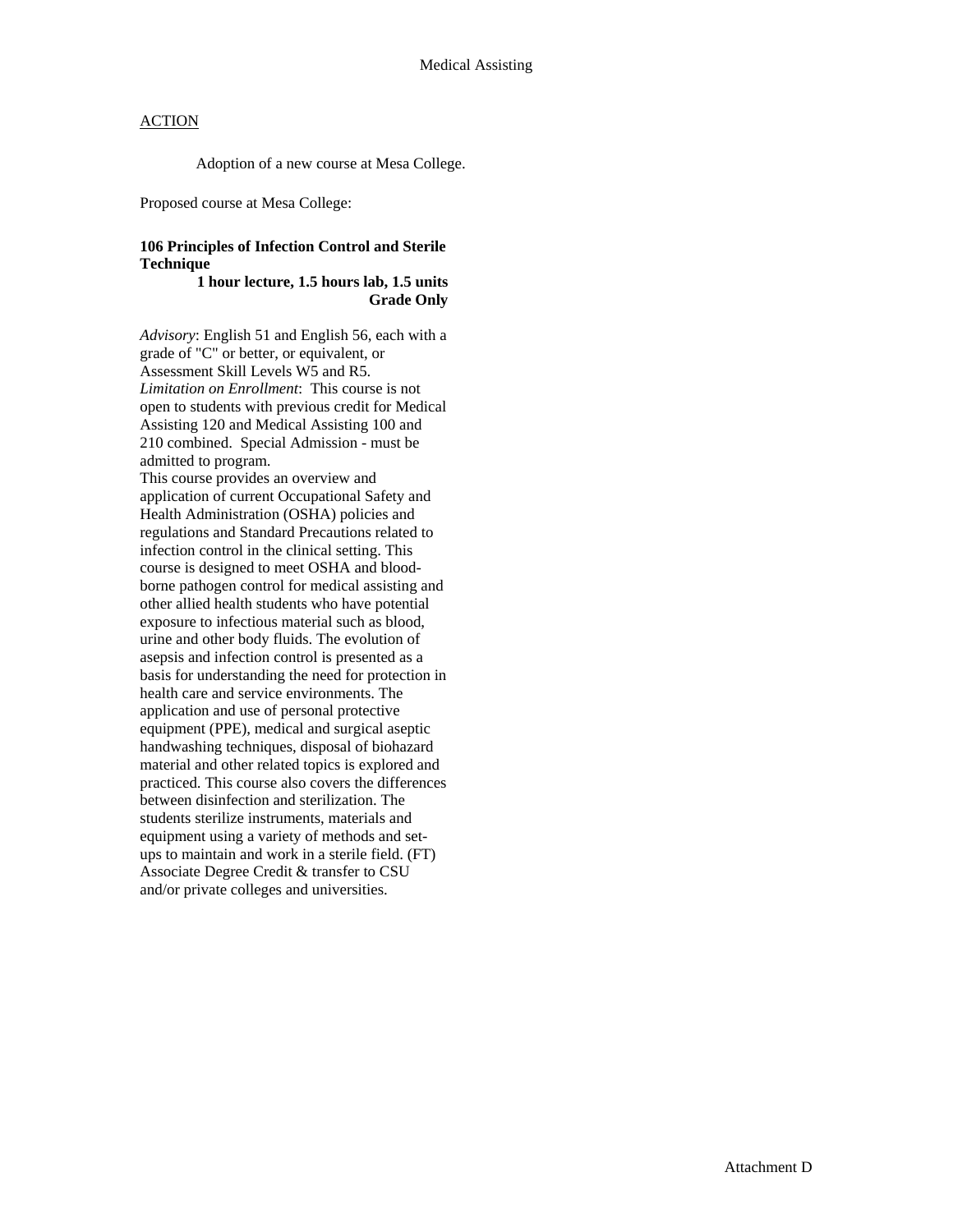Adoption of a course deactivation at Mesa College.

Proposed course deactivation at Mesa College:

## **210 Principles of Sterile Technique 1.5 hours lab, 0.5 units Grade Only**

*Prerequisite:* Medical Assisting 100 with a grade of "C" or better, or equivalent. *Limitation on Enrollment:* This course is not open to students with previous credit for Medical Assisting 130.

This course presents the principles and application of sterile technique; and the policies and regulations established by the Occupational Safety and Health Administration (OSHA), Standard Precautions, and other federal and state agencies related to this topic. The course also covers the differences between medical and surgical asepsis; and sanitization, disinfection and sterilization. The students will sterilize instruments, materials and equipment using a variety of methods and set-ups to maintain and work in a sterile field. (FT) Associate Degree Credit & transfer to CSU and/or private colleges and universities.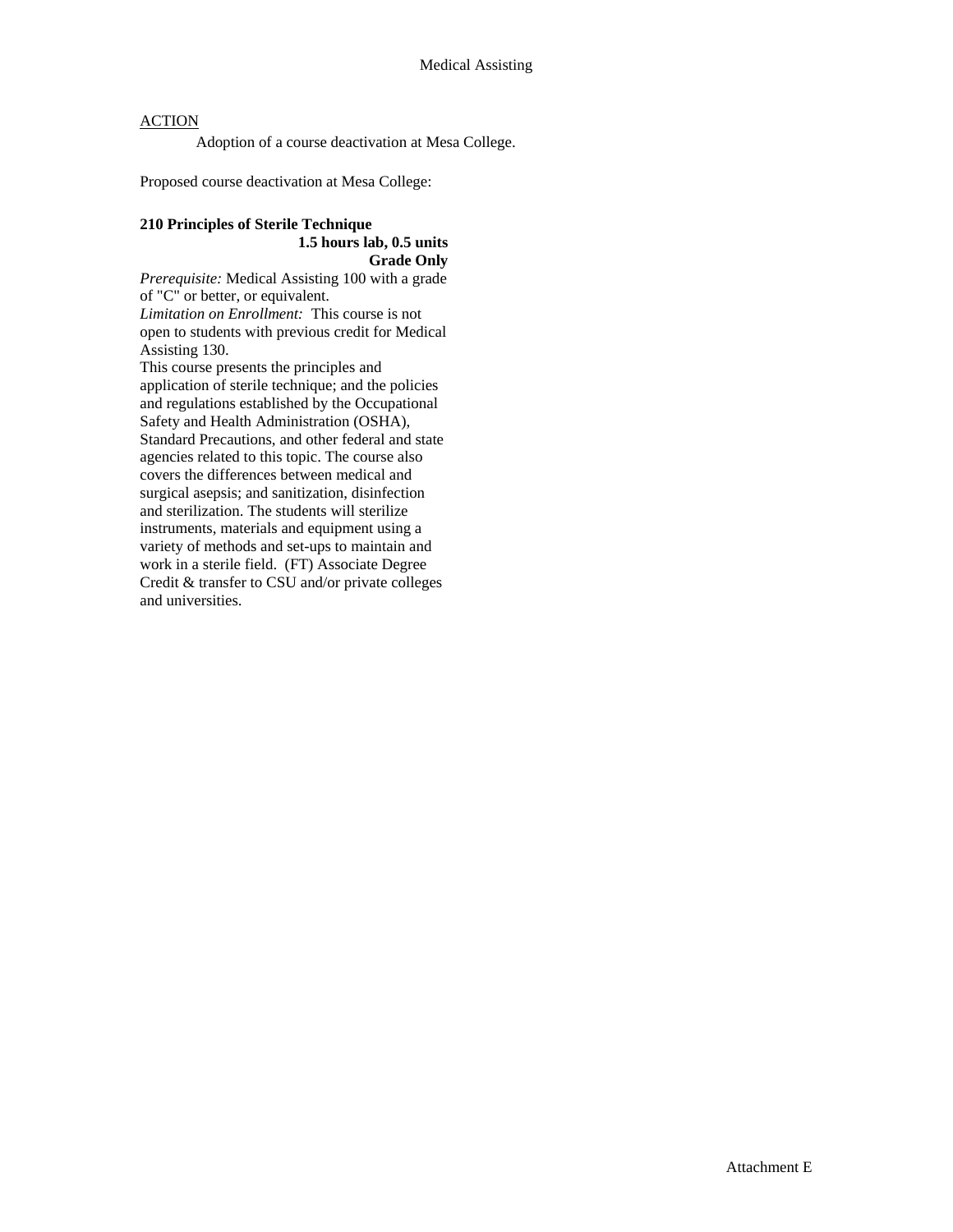Adoption of a new course at City College.

Proposed course at City College:

#### **107 Introduction to Manufacturing Project 0.5 hours lecture, 1.5 hours lab, 1 unit Letter Grade or Credit/No Credit Option**

*Prerequisite:* Manufacturing Engineering Technology 101 or 101C, each with a grade of "C" or better, or equivalent; and Manufacturing Engineering Technology 105 or 105B, with a grade of "C" or better, or equivalent.

This course provides students the opportunity to apply a combination of skills and knowledge acquired in Manufacturing Engineering Technology (MFET) 101 and 105 courses to solve an industrial manufacturing problem. Students work together in groups to address an integrated, technical problem selected by industry and/or program faculty. Topics cover the fundamental principles of manufacturing, such as production stages, design, quality, lean manufacturing, automation and manufacturing prints. This course is designed for students as preparation to enter the manufacturing engineering technology field. (FT) Associate Degree Credit & transfer to CSU and/or private colleges and universities.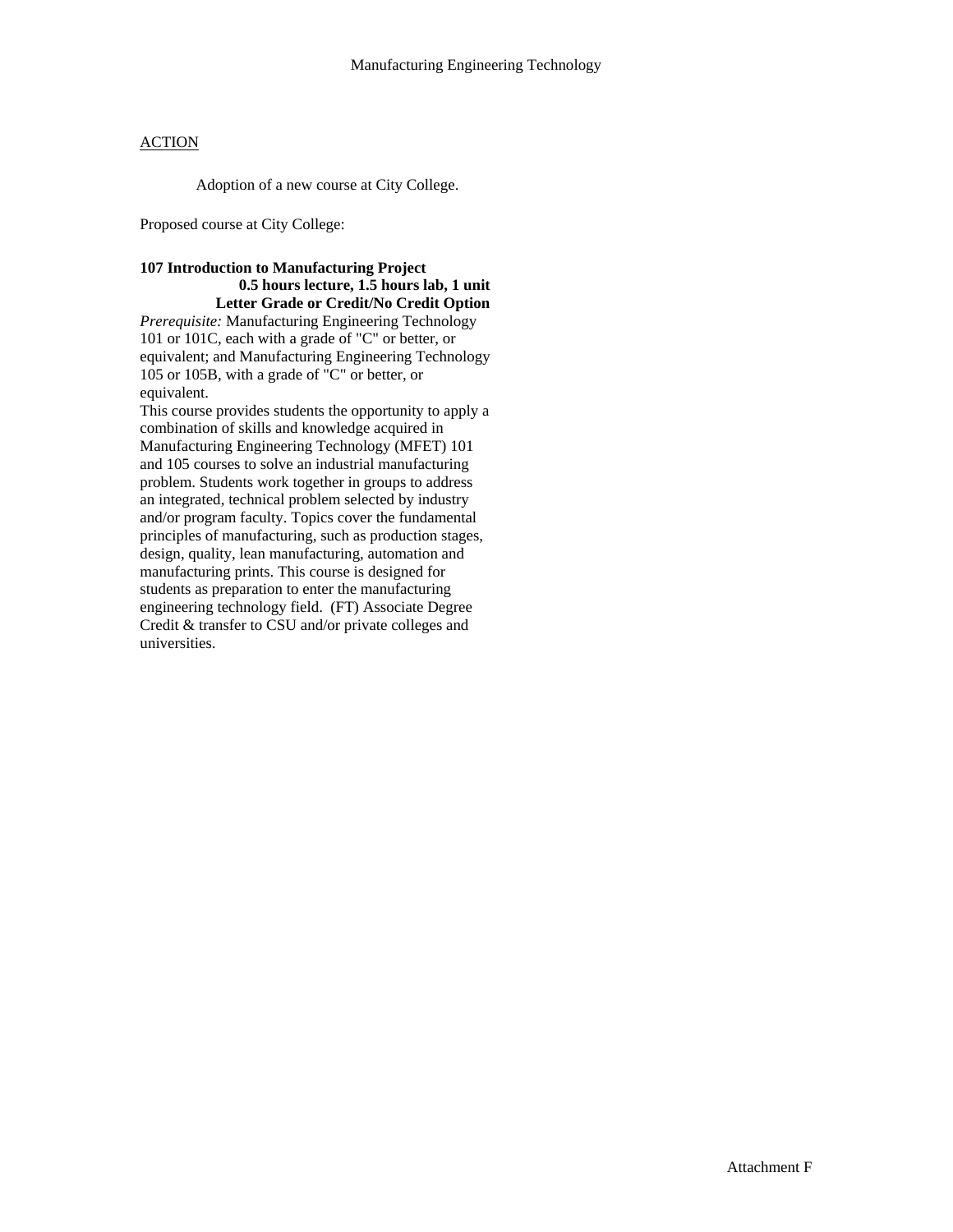Adoption of a new course at City College.

Proposed course at City College:

## **249B Professional Activities / Badminton II 1.5 hours lecture, 1.5 hours lab, 2 units Grade Only**

## **REQUISITES:**

*Prerequisite:* Physical Education 201 with a grade of "C" or better, or equivalent.

This is a course in which students competing in their second intercollegiate badminton season learn advanced theoretical concepts for successful participation. Topics covered include mechanical analysis of fundamentals through advanced badminton skills, offensive/defensive strategies, statistics, rules and officiating. (FT) Associate Degree Credit & transfer to CSU and/or private colleges and universities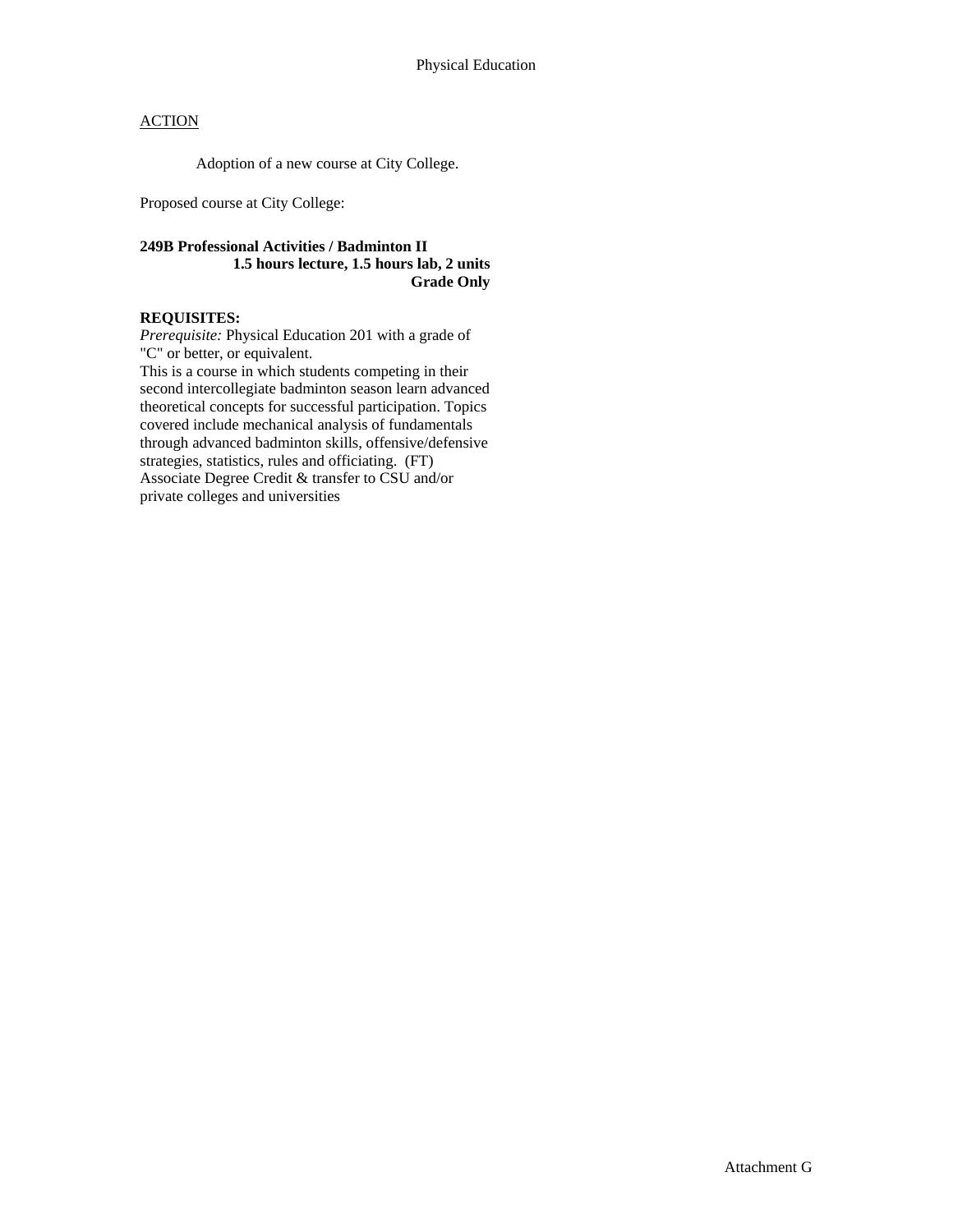Adoption of four new courses at Mesa College.

Proposed courses at Mesa College:

#### **116 Physical Therapy Techniques I**

 **2 hours lecture, 2 units Grade Only** 

*Corequisite:* Physical Therapist Assistant 114 and 116L with a grade of "C" or better, or equivalent.

*Corequisite: Completion of or concurrent enrollment in:*  Physical Therapist Assistant 110 with a grade of "C" or better, or equivalent.

*Limitation on Enrollment:* Special Admission - must be admitted to program. This course is not open to students with previous credit for Physical Therapist Assistant 111. This lecture course provides the future Physical Therapist Assistant (PTA) with an exposure to the duties that related to the PTA scope of practice and with an emphasis on the outpatient setting. These duties include the principles of the application of basic physical agents including cold, heat and therapeutic massage; basics of gait training with assistive devices for general orthopedic problems; hydrotherapy and basic dressing changes to include universal precautions and infection control; treatment preparation; client positioning and clinic maintenance. The course also fosters the development of communication skills, interpersonal relationships and professionalism required for the health care field. (FT) Associate Degree Credit & transfer to CSU and/or private colleges and universities.

## **116L Physical Therapy Techniques I**

### **6 hours lab, 2 units Grade Only**

*Corequisite:* Physical Therapist Assistant 114 and 116, each with a grade of "C" or better, or equivalent. *Corequisite: Completion of or concurrent enrollment in:* 

Physical Therapist Assistant 110 with a grade of "C" or better, or equivalent.

*Limitation on Enrollment:* Special Admission - must be admitted to program. This course is not open to students with previous credit for Physical Therapist Assistant 111. This laboratory course provides the future Physical Therapist Assistant (PTA) with an exposure to the duties that related to the PTA scope of practice and with an emphasis on the outpatient setting. These duties include the techniques of the application of basic physical agents including cold, heat and therapeutic massage; basics of gait training with assistive devices for general orthopedic problems; hydrotherapy and basic dressing changes to include universal precautions and infection control; treatment preparation; client positioning and clinic maintenance. The course also fosters the development of communication skills, interpersonal relationships and professionalism required for the health care field. (FT) Associate Degree Credit & transfer to CSU and/or private colleges and universities.

## **126 Physical Therapy Techniques II**

#### **2 hours lecture, 2 units Grade Only**

*Prerequisite:* Physical Therapist Assistant 116 and 116L, each with a grade of "C" or better, or equivalent. *Corequisite:* Physical Therapist Assistant 122, 123 and 126L, each with a grade of "C" or better, or equivalent. *Limitation on Enrollment:* Special Admission - must be admitted to program. This course is not open to students with previous credit for Physical Therapist Assistant 120. This lecture course is for student physical therapist assistants (PTAs) and is a continuation of Physical Therapy Techniques I with an emphasis on advanced skills and rehabilitation in acute care. It explores the duties related to the PTA scope of practice, including the application of mechanical traction, electrotherapy and electromagnetic physical agents as well as vasopneumatic compression, chest physical therapy, wound care, transfer and transportation of patients, gait techniques for specific diagnoses, and the identification of architectural barriers and basic wheelchair management. Students continue to use medical terms, charting skills, and role play to foster patient and family teaching as well as a deepening of self-awareness of communication skills and professionalism. (FT) Associate Degree Credit & transfer to CSU and/or private colleges and universities.

## **126L Physical Therapy Techniques II**

## **6 hours lab, 2 units Grade Only**

*Prerequisite:* Physical Therapist Assistant 116 and 116L, each with a grade of "C" or better, or equivalent. *Corequisite:* Physical Therapist Assistant 122, 123 and 126, each

with a grade of "C" or better, or equivalent. *Limitation on Enrollment:* Special Admission - must be admitted to program. This course is not open to students with previous

credit for Physical Therapist Assistant 120.

This laboratory course is for student physical therapist assistants (PTAs) and is a continuation of Physical Therapy (PT) Techniques I with an emphasis on advanced skills and rehabilitation in acute care. It explores the duties related to the PTA scope of practice including the application of mechanical traction, electrotherapy and electromagnetic physical agents as well as vasopneumatic compression, chest physical therapy, wound care, transfer and transportation of patients, gait techniques for specific diagnoses, and the identification of architectural barriers and basic wheelchair management. Students continue to use medical terms, charting skills and role play to foster their development as PTAs. (FT) Associate Degree Credit & transfer to CSU and/or private colleges and universities.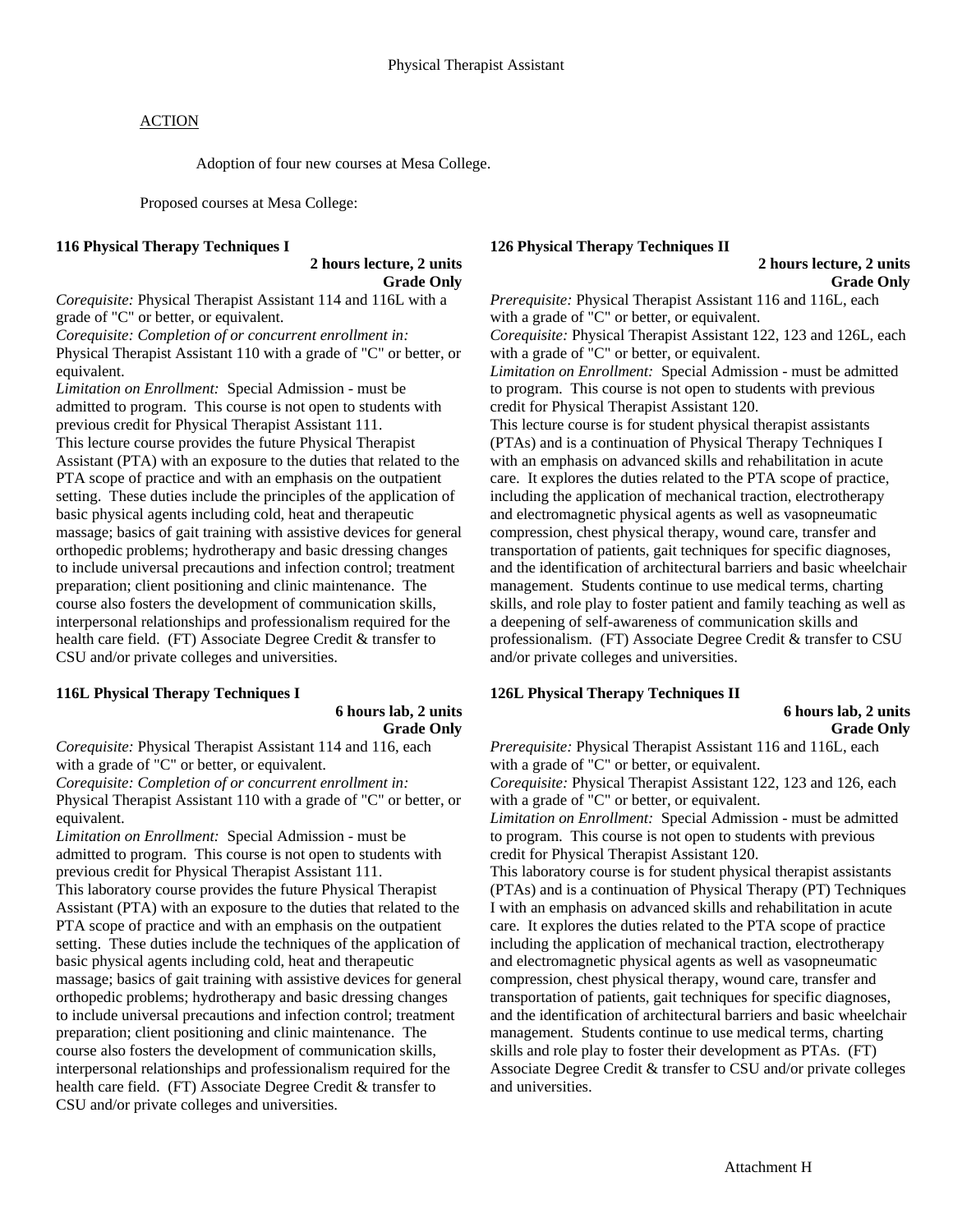Adoption of a Program Revision at City College.

Proposed Program Revision at City College:

# **Certificate of Achievement: Administrative Assistant**

| <b>Courses Required for the Major:</b><br><b>Units</b> |
|--------------------------------------------------------|
| CBTE 101, Keyboarding for Computers 1                  |
| CBTE 102, Keyboarding OR                               |
| CBTE 103, Beginning Computer Keyboarding 1-3           |
| CBTE 111, Introduction to Windows 95 OR                |
| CBTE 112, Introduction to Windows 98 OR                |
| CBTE 114, Introduction to Microsoft Windows  1         |
|                                                        |
| CBTE 120A, Introduction I to Microsoft Word AND        |
| CBTE 120B, Introduction II to Microsoft Word OR        |
| CBTE 130, Beginning Corel WordPerfect OR               |
| CBTE 130A, Introduction to Corel WordPerfect I AND     |
| CBTE 130B, Introduction to Corel WordPerfect II2       |
| CBTE 122, Intermediate Microsoft Word 3                |
|                                                        |
| CBTE 140A, Introduction to Microsoft Excel 1           |
| CBTE 151, Introduction to Microsoft Access  1          |
|                                                        |
|                                                        |
| CBTE 210, Computers in Business OR                     |
|                                                        |
|                                                        |
|                                                        |
| Total Units $= 24$                                     |

# **Associate in Science Degree: Administrative Assistant**

| <b>Courses Required for the Major:</b><br><b>Units</b> |
|--------------------------------------------------------|
| CBTE 101, Keyboarding for Computers  1                 |
| CBTE 102, Keyboarding OR                               |
| CBTE 103, Beginning Computer Keyboarding 1 3           |
| CBTE 111, Introduction to Windows 95 OR                |
| CBTE 112, Introduction to Windows 98 OR                |
| CBTE 114, Introduction to Microsoft Windows  1         |
|                                                        |
| CBTE 120A, Introduction I to Microsoft Word AND        |
| CBTE 120B, Introduction II to Microsoft Word OR        |
| CBTE 130, Beginning Corel WordPerfect OR               |
| CBTE 130A, Introduction to Corel WordPerfect I AND     |
| CBTE 130B, Introduction to Corel WordPerfect II2       |
| CBTE 122, Intermediate Microsoft Word3                 |
|                                                        |
| CBTE 140A, Introduction to Microsoft Excel 1           |
| CBTE 151, Introduction to Microsoft Access  1          |
| CBTE 164, Introduction to Microsoft Outlook 1          |
|                                                        |
|                                                        |
|                                                        |
|                                                        |
|                                                        |
| CBTE 210, Computers in Business OR                     |
|                                                        |
|                                                        |
|                                                        |
| <b>Recommended Electives:</b>                          |
| CISC 130, Introduction to Local Area Networks  1       |
|                                                        |
|                                                        |
| BUSE 150, Human Relations in Business 3                |
|                                                        |
| Total Units $= 27$                                     |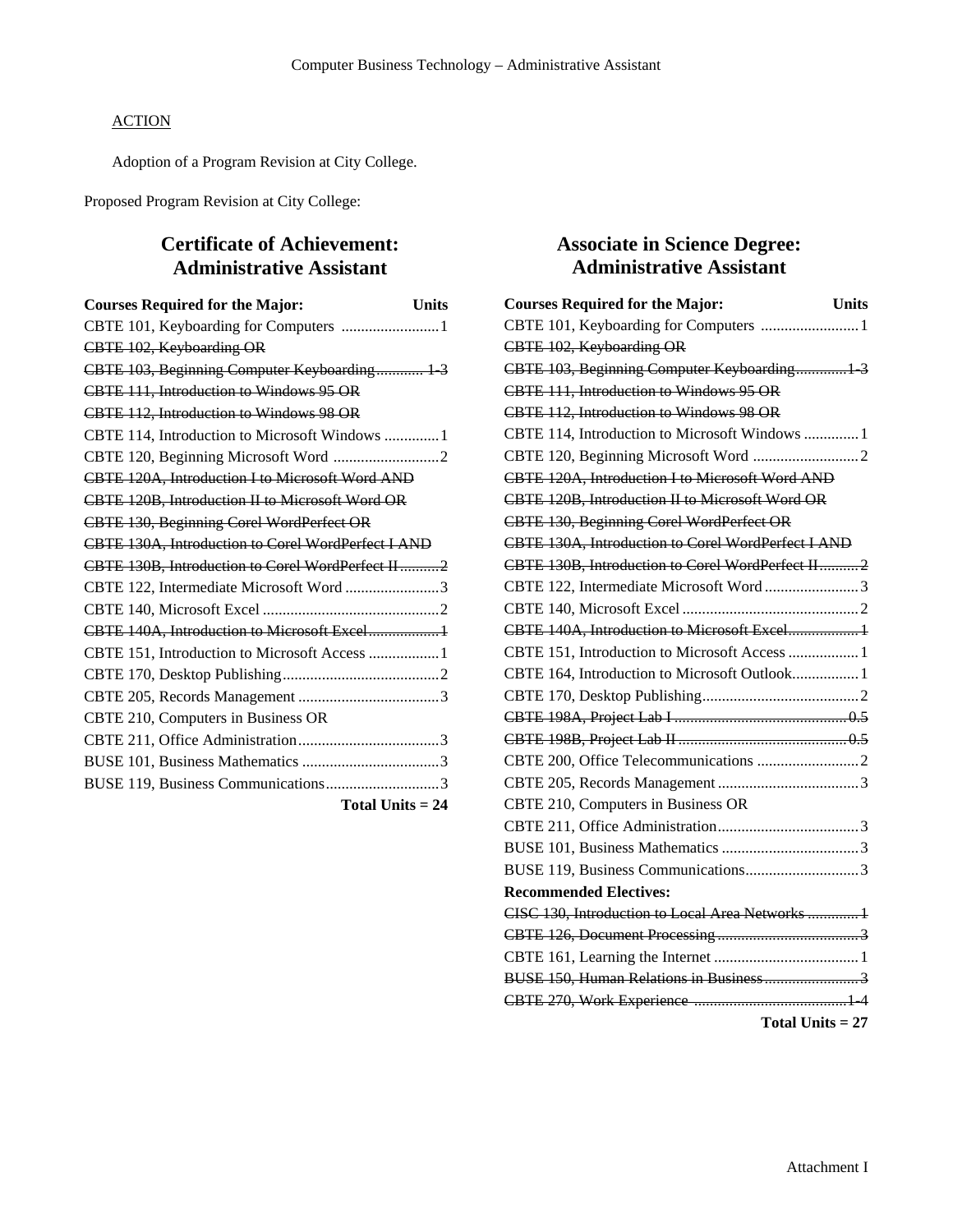Adoption of a Program Revision at City College.

Proposed Program Revision at City College:

# **Certificate of Completion: Business Presentations**

| <b>Courses Required for the Major:</b><br>Units        |
|--------------------------------------------------------|
| CBTE 095, Keyboarding/Typing                           |
| Speed Development OR                                   |
| CBTE 101, Keyboarding for Computers 1                  |
| CBTE 102, Keyboarding OR                               |
| CBTE 103, Beginning Computer Keyboarding 1 3           |
|                                                        |
|                                                        |
|                                                        |
| <b>CBTE 120A, Introduction I to Microsoft Word AND</b> |
| <b>CBTE 120B, Introduction II to Microsoft Word OR</b> |
| CBTE 130A, Introduction to Corel WordPerfect I AND     |
| CBTE 130B, Introduction to Corel WordPerfect H2        |
| CISC 128, Introduction to Computer Presentations 1     |
|                                                        |
| Total Units $=10$                                      |

# **Certificate of Completion: Computer Literacy**

| <b>Courses Required for the Major:</b><br>Units |
|-------------------------------------------------|
| CBTE 051, Basic Computer and Software Skills 1  |
| CBTE 095, Keyboarding/Typing                    |
| Speed Development OR                            |
|                                                 |
| CBTE 114, Introduction to Microsoft Windows 1   |
|                                                 |
|                                                 |
| Total Units =7                                  |

## **Certificate of Completion: Office Communications**

| <b>Courses Required for the Major:</b><br>Units    |
|----------------------------------------------------|
| CBTE 095, Keyboarding/Typing                       |
| Speed Development OR                               |
|                                                    |
| CBTE 102, Keyboarding OR                           |
| CBTE 103, Beginning Computer Keyboarding 1 3       |
|                                                    |
| CBTE 120A, Introduction I to Microsoft Word AND    |
| CBTE 120B, Introduction II to Microsoft Word OR    |
| CBTE 130A, Introduction to Corel WordPerfect I AND |
| CBTE 130B, Introduction to Corel WordPerfect II2   |
|                                                    |
| CBTE 164, Introduction to Microsoft Outlook  1     |
|                                                    |
| CBTE 210, Computers in Business OR                 |
|                                                    |
|                                                    |
|                                                    |
| Total Units $= 13$                                 |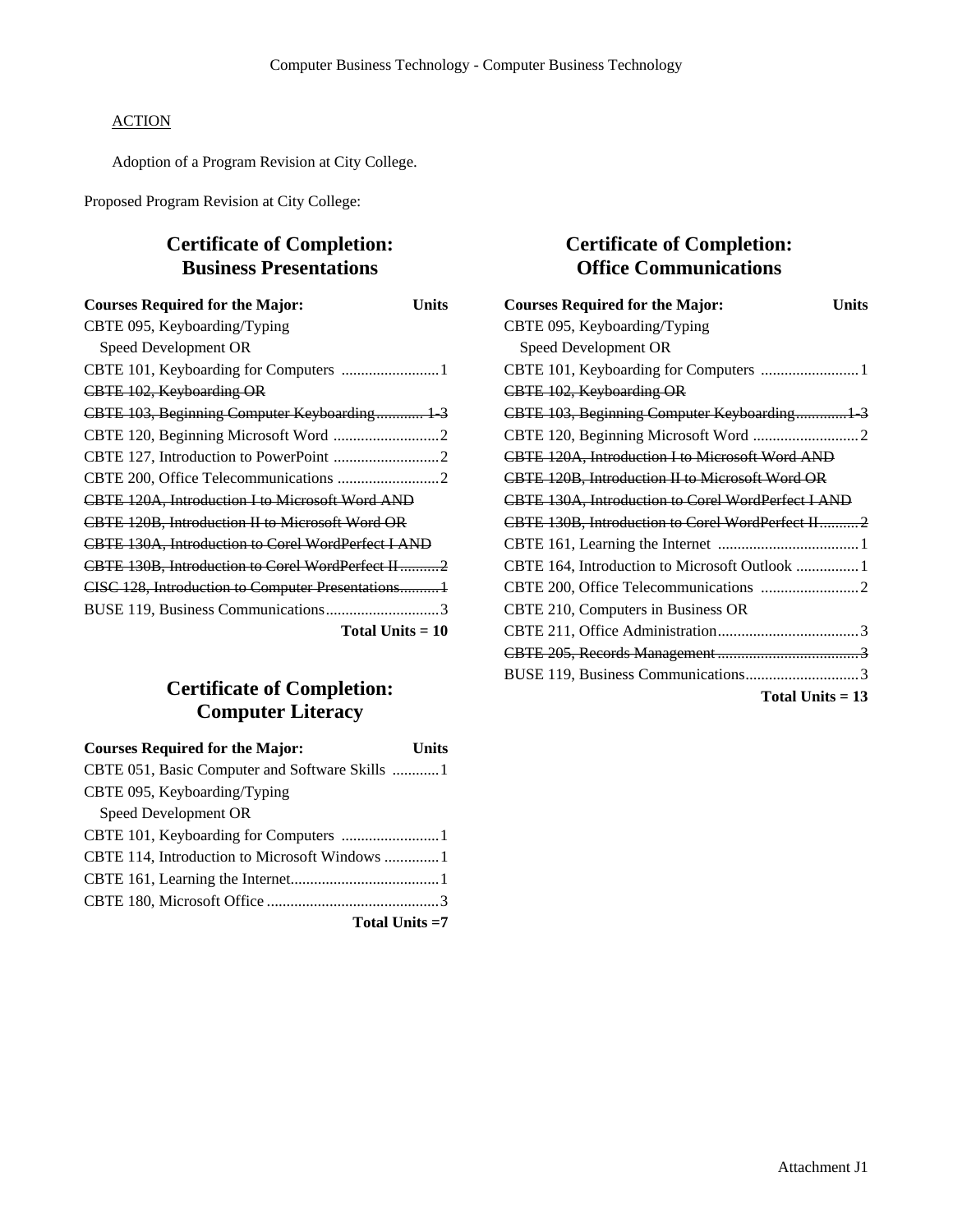# **Certificate of Completion: Word Processing**

| <b>Courses Required for the Major:</b><br>Units        |
|--------------------------------------------------------|
|                                                        |
| CBTE 095, Keyboarding/Typing                           |
| Speed Development OR                                   |
|                                                        |
| CBTE 102, Keyboarding OR                               |
| CBTE 103, Beginning Computer Keyboarding 1 3           |
|                                                        |
| CBTE 122, Intermediate Microsoft Word 3                |
| CBTE 120A, Introduction I to Microsoft Word AND        |
| <b>CBTE 120B, Introduction II to Microsoft Word OR</b> |
| CBTE 130A, Introduction to Corel WordPerfect I AND     |
| CBTE 130B, Introduction to Corel WordPerfect II2       |
| CBTE 132, Intermediate Corel WordPerfect3              |
|                                                        |
| Total Units $=11$                                      |

## **Certificate of Completion: Computer Software Applications**

| <b>Courses Required for the Major:</b><br>Hnits        |
|--------------------------------------------------------|
| CBTE 095, Keyboarding/Typing                           |
| -Speed Development OR                                  |
| CBTE 101, Keyboarding for Computers OR                 |
| CBTE 102, Keyboarding OR                               |
| CBTE 103, Beginning Computer Keyboarding 1-3           |
| CBTE 110A, Introduction to Disk Operating Systems OR   |
| <b>CBTE 114, Introduction to Microsoft Windows</b> 1   |
| CBTE 120, Beginning Microsoft Word OR                  |
| CBTE 120A, Introduction I to Microsoft Word AND        |
| <b>CBTE 120B, Introduction II to Microsoft Word OR</b> |
| CBTE 130A, Introduction to Corel WordPerfect I AND     |
| CBTE 130B. Introduction to Corel WordPerfect II2       |
| CBTE 122, Intermediate Microsoft Word OR               |
| CBTE 132, Intermediate Corel WordPerfect3              |
|                                                        |
| CBTE 151, Introduction to Microsoft Access  1          |
| $Total Units = 9-11$                                   |

## **Certificate of Completion: E-Commerce**

| Courses Required for the Major: University of The Major |  |
|---------------------------------------------------------|--|
|                                                         |  |
| CBTE 151, Introduction to Microsoft Access  1           |  |
|                                                         |  |
|                                                         |  |
|                                                         |  |
|                                                         |  |
| $Total Units = 12$                                      |  |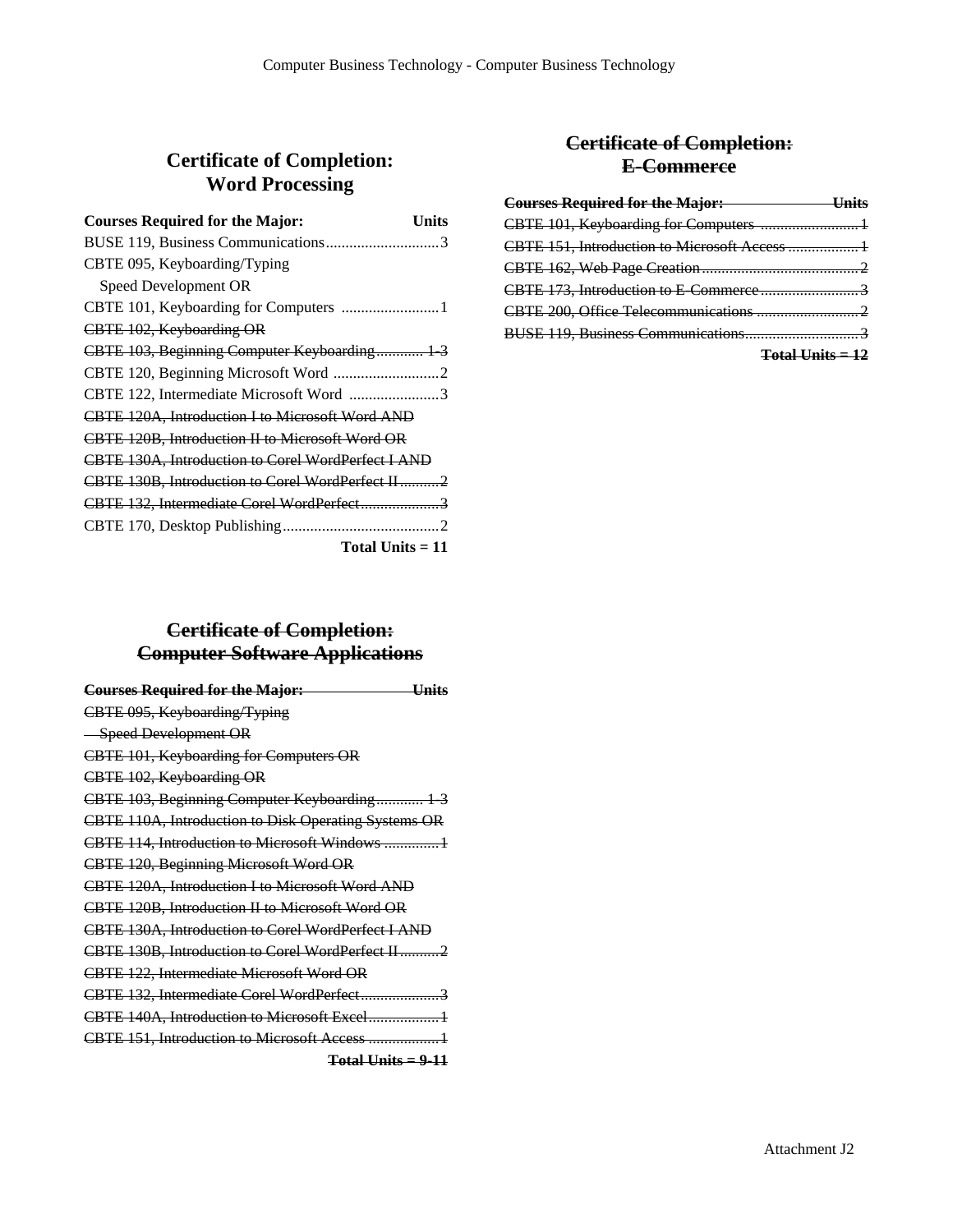Adoption of a Program Revision at City College.

Proposed Program Revision at City College:

# **Certificate of Achievement: Legal Administrative Assistant**

| <b>Courses Required for the Major:</b><br><b>Units</b> |
|--------------------------------------------------------|
| CBTE 095, Keyboarding/Typing                           |
| Speed Development OR                                   |
| CBTE 101, Keyboarding for Computers 1                  |
| CBTE 102, Keyboarding OR                               |
| CBTE 103, Beginning Computer Keyboarding 1-3           |
| CBTE 111, Introduction to Windows 95 OR                |
| CBTE 112, Introduction to Windows 98 OR                |
| CBTE 114, Introduction to Microsoft Windows  1         |
|                                                        |
| CBTE 120A, Introduction I to Microsoft Word AND        |
| CBTE 120B, Introduction II to Microsoft Word OR        |
| CBTE 130, Beginning Corel WordPerfect OR               |
| CBTE 130A, Introduction to Corel WordPerfect I AND     |
| CBTE 130B, Introduction to Corel WordPerfect II2       |
| CBTE 122, Intermediate Microsoft Word 3                |
|                                                        |
| CBTE 132, Intermediate Corel WordPerfect3              |
| CBTE 140A, Introduction to Microsoft Excel2            |
|                                                        |
| CBTE 164, Introduction to Microsoft Outlook 1          |
|                                                        |
| CBTE 221, Legal Office Procedures I3                   |
| CBTE 222, Legal Office Procedures II3                  |
|                                                        |
| BUSE 119, Business Communications3                     |
| LEGL 110, Legal Writing and Communications3            |
| Total Units $= 27$                                     |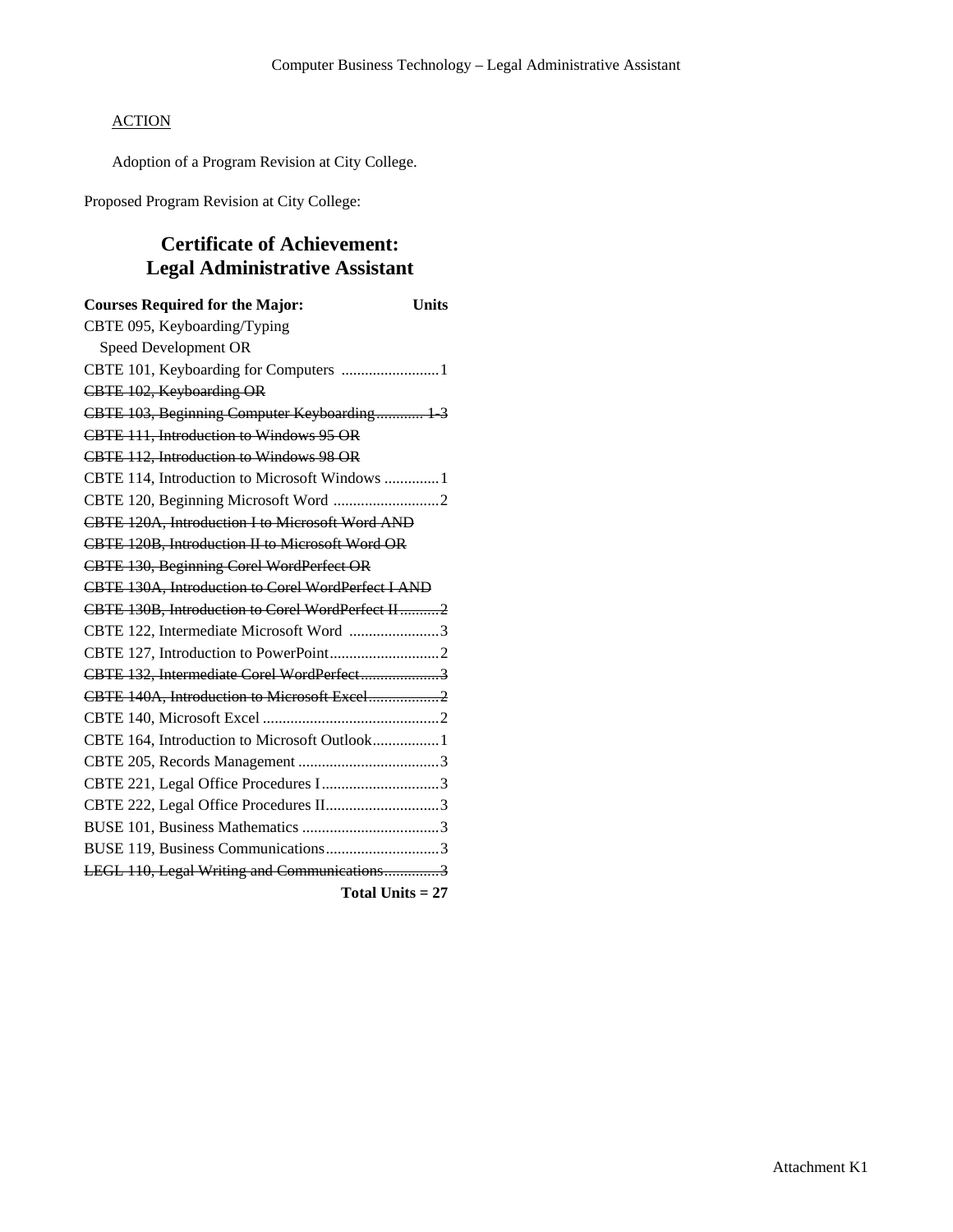## **Associate in Science Degree: Legal Administrative Assistant**

| <b>Courses Required for the Major:</b>             | <b>Units</b>       |
|----------------------------------------------------|--------------------|
| CBTE 095, Keyboarding/Typing                       |                    |
| Speed Development OR                               |                    |
| CBTE 101, Keyboarding for Computers  1             |                    |
| CBTE 102, Keyboarding OR                           |                    |
| CBTE 103, Beginning Computer Keyboarding 1-3       |                    |
| CBTE 111, Introduction to Windows 95 OR            |                    |
| CBTE 112, Introduction to Windows 98 OR            |                    |
| CBTE 114, Introduction to Microsoft Windows  1     |                    |
|                                                    |                    |
| CBTE 120A, Introduction I to Microsoft Word AND    |                    |
| CBTE 120B, Introduction II to Microsoft Word OR    |                    |
| CBTE 130, Beginning Corel WordPerfect OR           |                    |
| CBTE 130A, Introduction to Corel WordPerfect I AND |                    |
| CBTE 130B, Introduction to Corel WordPerfect II2   |                    |
| CBTE 122, Intermediate Microsoft Word 3            |                    |
|                                                    |                    |
| CBTE 132, Intermediate Corel WordPerfect3          |                    |
| CBTE 140A, Introduction to Microsoft Excel2        |                    |
|                                                    |                    |
| CBTE 164, Introduction to Microsoft Outlook 1      |                    |
|                                                    |                    |
|                                                    |                    |
|                                                    |                    |
| CBTE 222, Legal Office Procedures II3              |                    |
|                                                    |                    |
|                                                    |                    |
| LEGL 110, Legal Writing and Communications3        |                    |
| <b>Recommended Electives:</b>                      |                    |
| BUSE 140, Business Law and the Legal Environment3  |                    |
| BUSE 150, Human Relations in Business 3            |                    |
|                                                    |                    |
|                                                    |                    |
|                                                    |                    |
| CBTE 198A, Project Lab I OR                        |                    |
|                                                    |                    |
|                                                    |                    |
|                                                    |                    |
|                                                    |                    |
|                                                    | Total Units $= 27$ |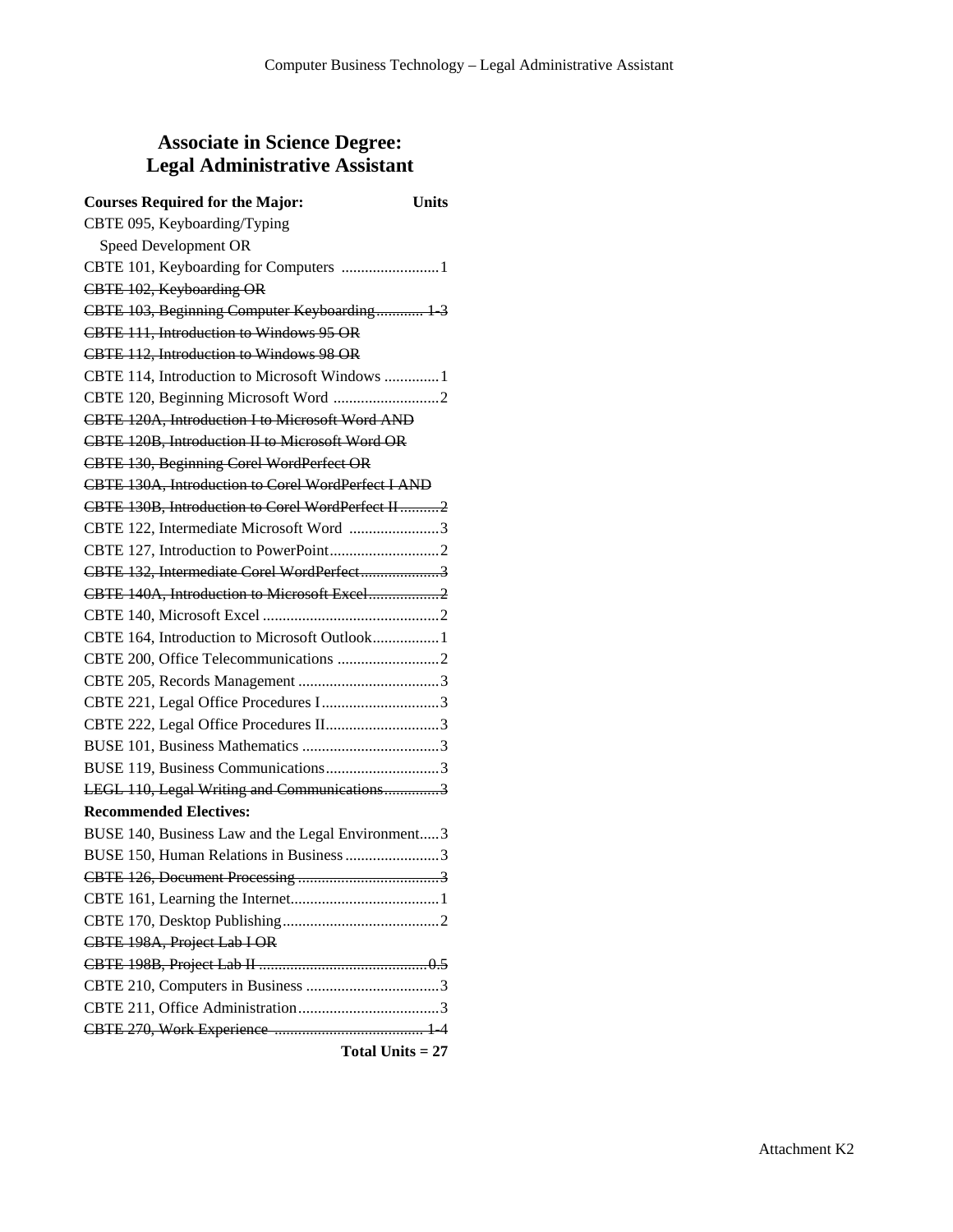Adoption of a Program Revision at City College.

Proposed Program Revision at City College:

# **Certificate of Completion: Microsoft Certified System Engineer**

| <b>Courses Required for the Major:</b>                      |  |
|-------------------------------------------------------------|--|
| MSFT 051, Installing, Configuring, and Administering        |  |
|                                                             |  |
| MSFT 052, Installing, Configuring, and Administering        |  |
|                                                             |  |
| MSFT 053, Implementing and Administering a MSFT             |  |
|                                                             |  |
| MSFT 054, Implementing and Administering a MSFT             |  |
|                                                             |  |
| MSFT 055, Designing a Microsoft Windows 2000                |  |
|                                                             |  |
| MSFT 056, Designing a Microsoft Windows 2000                |  |
|                                                             |  |
| <b>MSFT 057, Designing Security for a Microsoft Windows</b> |  |
|                                                             |  |
| $Total Units = 17$                                          |  |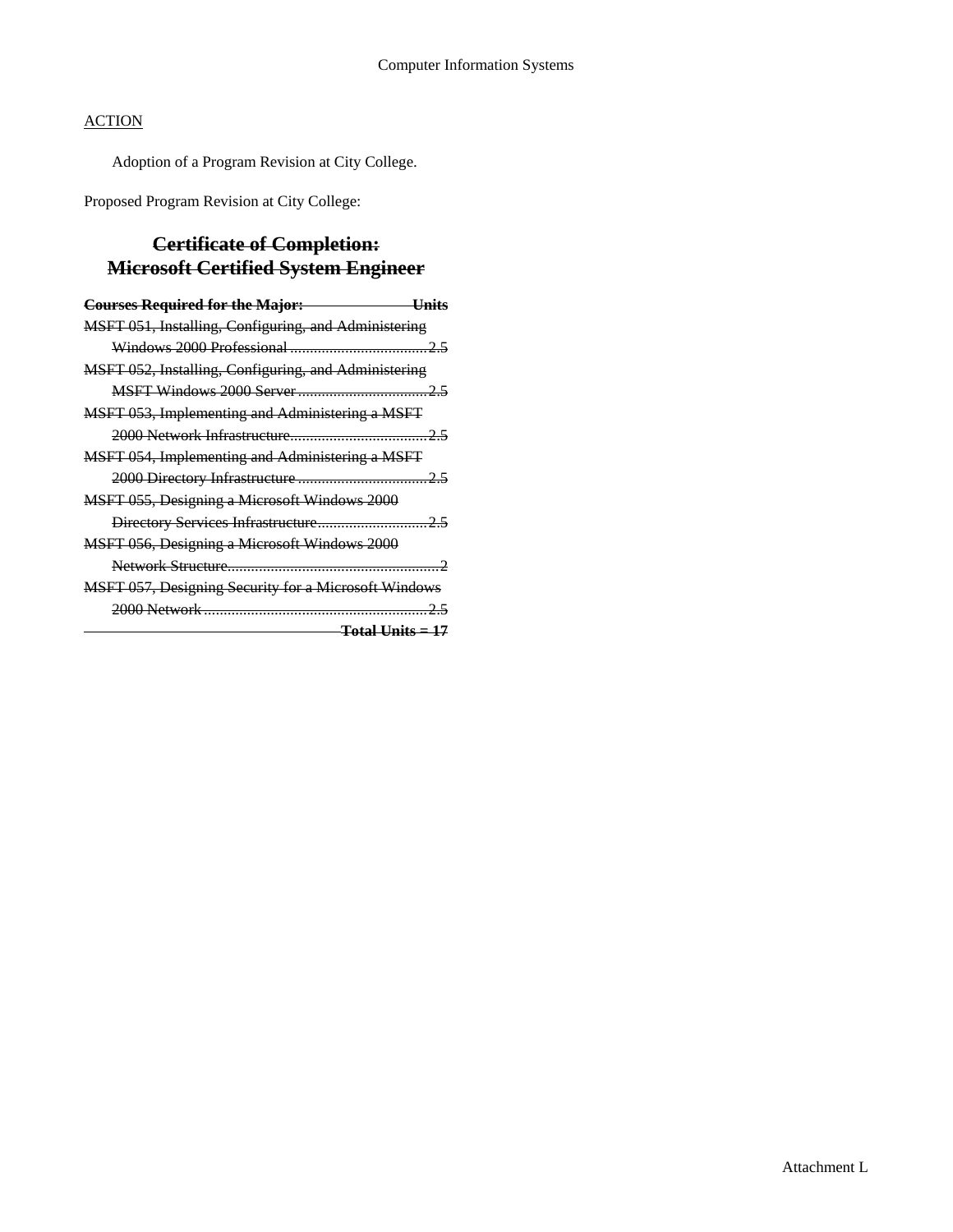Adoption of a Program Revision at City College.

Proposed Program Revision at City College:

New Certificate of Completion

## **Certificate of Completion: Electronics Technician Level I**

| <b>Courses Required for the Major:</b>        | <b>Units</b> |
|-----------------------------------------------|--------------|
| ELDT 123, Introduction to Digital Circuits3   |              |
|                                               |              |
|                                               |              |
|                                               |              |
| ELDT 125, DC/AC Circuit Analysis with Pspice4 |              |
| ELDT 125L, DC/AC Circuit Analysis Laboratory1 |              |
| Total Units $= 14$                            |              |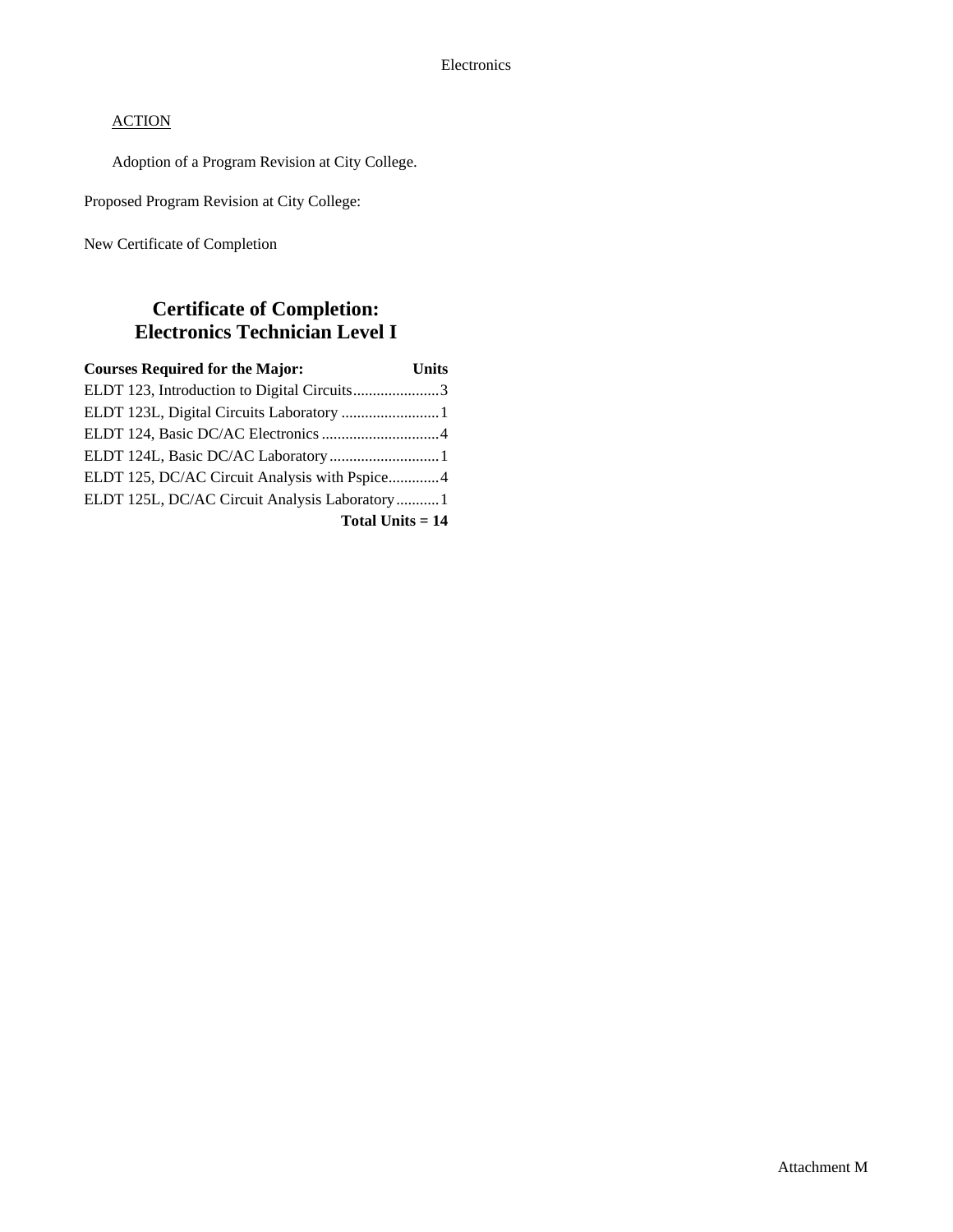Adoption of a Program Revision at City College.

Proposed Program Revision at City College:

# **Certificate of Completion: Advanced Manufacturing**

| <b>Courses Required for the Major:</b>                                             | <b>Units</b> |
|------------------------------------------------------------------------------------|--------------|
|                                                                                    |              |
|                                                                                    |              |
|                                                                                    |              |
| MFET 150, Manufacturing Automation OR<br>MFET 150A, Manufacturing Automation I AND |              |
| MFET 150B, Manufacturing Automation II3                                            |              |
| Total Units $= 11$                                                                 |              |

# **Certificate of Completion: Manufacturing Fundamentals**

| <b>Courses Required for the Major:</b>              | Units |
|-----------------------------------------------------|-------|
| MFET 101, Introduction to Manufacturing Engineering |       |
| Technology OR                                       |       |
| MFET 101A, Introduction to Manufacturing I AND      |       |
| MFET 101B, Introduction to Manufacturing II AND     |       |
| MFET 101C, Introduction to Manufacturing III 3      |       |
| MFET 105, Print Reading and Symbology OR            |       |
| MFET 105A, Print Reading I OR                       |       |
| ENGN 130, Introduction to Engineering Design1.5-3   |       |
|                                                     |       |
|                                                     |       |
|                                                     |       |
| Total Units $= 13-14.5$                             |       |

# **Certificate of Achievement: Electronics Manufacturing**

| <b>Courses Required for the Major:</b><br><b>Units</b>                             |
|------------------------------------------------------------------------------------|
|                                                                                    |
|                                                                                    |
|                                                                                    |
| MFET 150, Manufacturing Automation OR<br>MFET 150A, Manufacturing Automation I AND |
| MFET 150B, Manufacturing Automation II3                                            |
| MFET 101, Introduction to Manufacturing Engineering                                |
| Technology OR                                                                      |
| MFET 101A, Introduction to Manufacturing I AND                                     |
| MFET 101B, Introduction to Manufacturing II AND                                    |
| MFET 101C, Introduction to Manufacturing III 3                                     |
| MFET 105, Print Reading and Symbology OR<br>MFET 105A, Print Reading I OR          |
| ENGN 130, Introduction to Engineering Design1.5-3                                  |
|                                                                                    |
|                                                                                    |
|                                                                                    |
| ENGN 128 Electronics for Technology3                                               |
| MFET 220 Programmable Logic Controllers3                                           |
| Total Units $= 30-31.5$                                                            |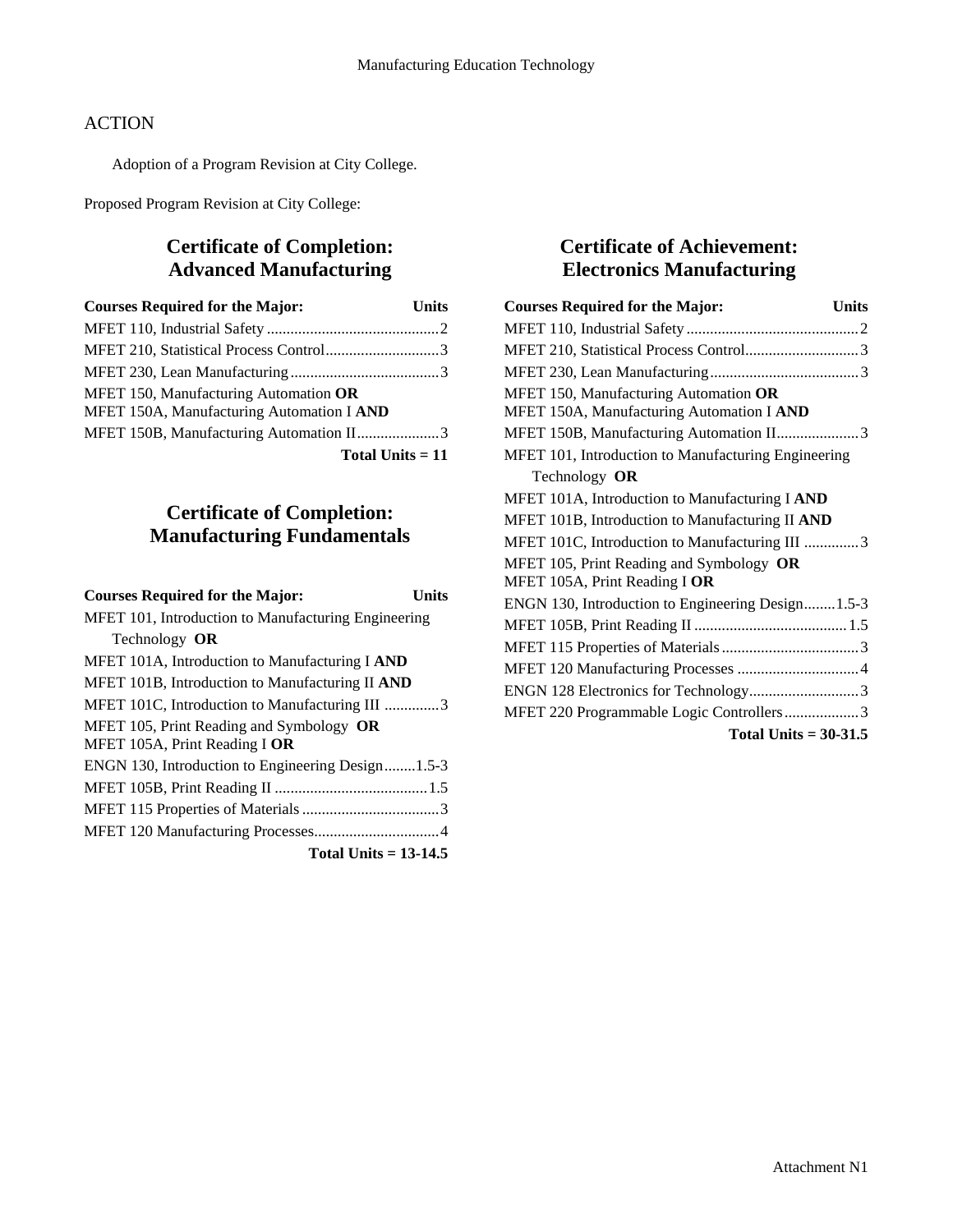# **Certificate of Achievement: Fabrication Manufacturing**

| <b>Courses Required for the Major:</b><br><b>Units</b>                             |  |
|------------------------------------------------------------------------------------|--|
|                                                                                    |  |
| MFET 210, Statistical Process Control3                                             |  |
|                                                                                    |  |
| MFET 150, Manufacturing Automation OR<br>MFET 150A, Manufacturing Automation I AND |  |
| MFET 150B, Manufacturing Automation II3                                            |  |
| MFET 101, Introduction to Manufacturing Engineering                                |  |
| Technology OR                                                                      |  |
| MFET 101A, Introduction to Manufacturing I AND                                     |  |
| MFET 101B, Introduction to Manufacturing II AND                                    |  |
| MFET 101C, Introduction to Manufacturing III 3                                     |  |
| MFET 105, Print Reading and Symbology OR<br>MFET 105A, Print Reading I OR          |  |
| ENGN 130, Introduction to Engineering Design1.5-3                                  |  |
|                                                                                    |  |
|                                                                                    |  |
|                                                                                    |  |
| MACT 150 Intro/Computer Num Control (CNC) and                                      |  |
|                                                                                    |  |
| MACT 160M Introduction to CAD/CAM OR                                               |  |
| MACT 160S Introduction to CAD/CAM 4                                                |  |
| Total Units $= 32-33.5$                                                            |  |

# **Associate in Science Degree: Manufacturing Engineering Technology- Option: Electronics**

| <b>Courses Required for the Major:</b><br><b>Units</b>                             |
|------------------------------------------------------------------------------------|
|                                                                                    |
|                                                                                    |
|                                                                                    |
| MFET 150, Manufacturing Automation OR<br>MFET 150A, Manufacturing Automation I AND |
| MFET 150B, Manufacturing Automation II3                                            |
| MFET 101, Introduction to Manufacturing Engineering                                |
| Technology OR                                                                      |
| MFET 101A, Introduction to Manufacturing I AND                                     |
| MFET 101B, Introduction to Manufacturing II AND                                    |
| MFET 101C, Introduction to Manufacturing III 3                                     |
| MFET 105, Print Reading and Symbology OR<br>MFET 105A, Print Reading I OR          |
| ENGN 130, Introduction to Engineering Design1.5-3                                  |
|                                                                                    |
|                                                                                    |
|                                                                                    |
| ENGN 128 Electronics for Technology3                                               |
| MFET 220 Programmable Logic Controllers3                                           |
| MATH 096 Intermediate Algebra and Geometry OR                                      |
| MATH 098 Technical Intermediate Algebra and                                        |
|                                                                                    |
| ENGN 110 Science for Technical Applications  4                                     |
| TEHW 101 Introduction to Technical Writing3                                        |
| Select one course from:                                                            |
| ENGE 111 Introduction to Computer-Aided Design OR.3                                |
|                                                                                    |
|                                                                                    |
| <b>Select one course from:</b>                                                     |
| MFET 250 Manufacturing Capstone Course OR4                                         |
| ENGN 275 Engineering Technology Industrial                                         |
|                                                                                    |

**Total Units = 47-50.5**